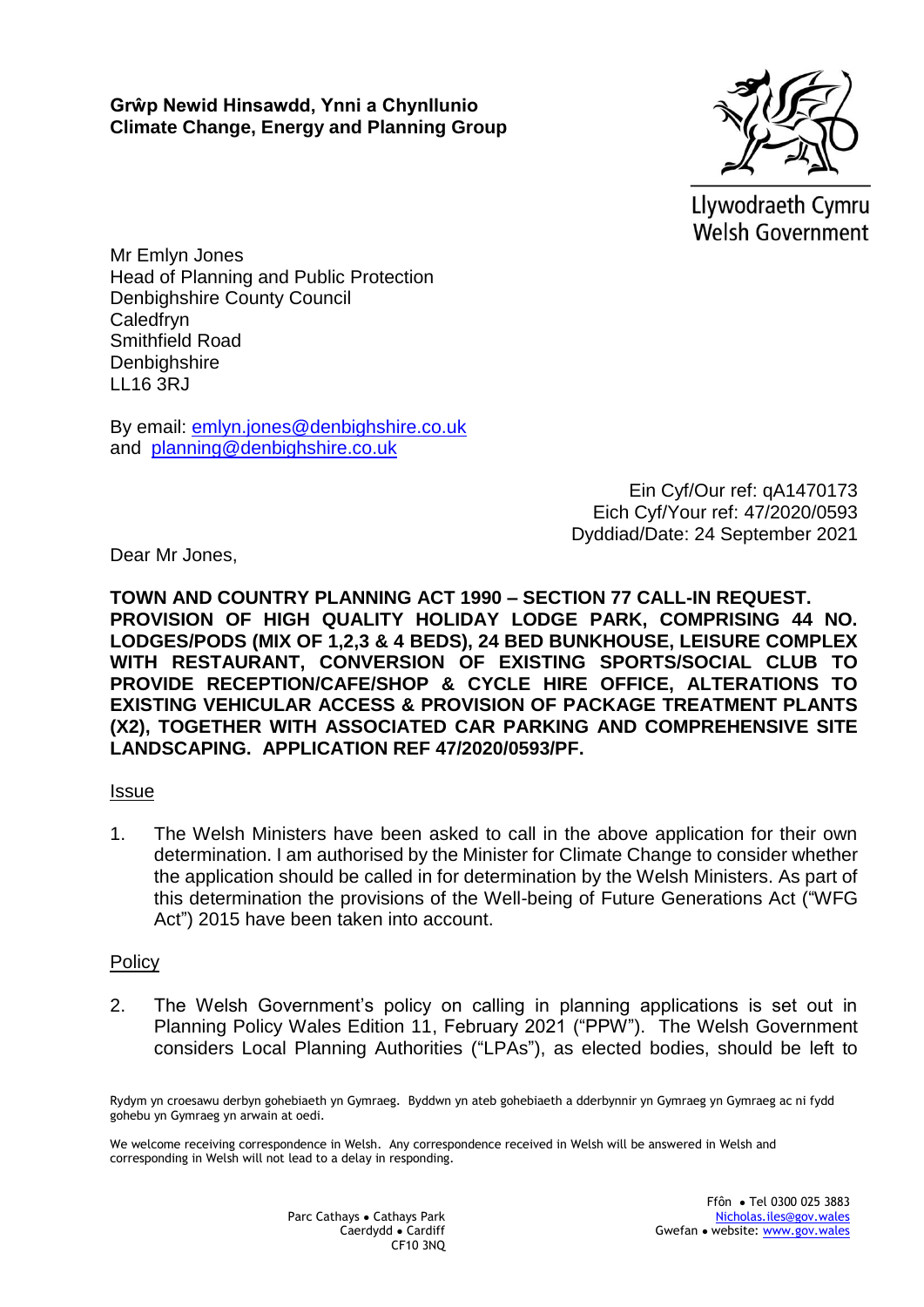make decisions about development proposals wherever possible. The Welsh Ministers do not, in practice, call in many planning applications and will only do so where the proposal raises issues of more than local importance. The consideration of a request to call in an application is not about the acceptability of the development and whether planning permission should be granted; it is concerned with who should make the decision.

# Application

- 3. The application subject to the call-in request is for the construction of a holiday park consisting of 44 chalets of 2, 3 and 4 bedroom size, as well as a clubhouse and restaurant, office, parking and access on the site of a former rugby club in rural Denbighshire.
- 4. The request for the application to be called in identified the following issues:
	- The application has not been determined in accordance with the adopted Local Development Plan ("LDP"); and
	- The proposal could have wider effects beyond the immediate locality because of its scale and impact on the countryside.

## **Consideration**

- 5. As part of the consideration of this call-in request the Welsh Ministers must consider whether the LPA has identified the national planning policies, legislation and directives relevant to the planning issues arising from the application. The Welsh Ministers must also consider whether the LPA has assessed those issues in a reasonably robust way, using up-to-date methodology and knowledge. In coming to this decision I have taken account of your LPA's officer's report to Committee, relevant national and local policies and any other available relevant information.
- 6. The application site is located outside the settlement boundary and in open countryside, and is not allocated for development in the LPA's adopted LDP. It lies 2.1 km south-east of the Rhuddlan urban fringe and 1.5km to the west of the Clwydian Range and Dee Valley Area of Outstanding Natural Beauty ("AONB"). The site lies on grade 3a agricultural land, amongst cultivated fields.
- 7. The officer's report refers to a number of relevant LDP policies, most notably PSE 4 "reuse and adaptation of existing buildings in the open countryside" and PSE 5 "rural economy". Policy PSE 5 states that tourism development in rural locations will be supported subject to "detailed criteria, which include making a significant contribution to sustainable development and recognising the special status of the AONB". Such developments must also be appropriate in scale and nature, and reuse appropriate existing buildings. Reuse of buildings is also required by PSE 4.
- 8. Several other policies are, however, described as having limited or no relevance. In particular policy PSE 11 "major new tourism developments" is dismissed, as the site is not deemed to be regional or national in scale. The net effect of this is that the application has not been fully assessed as a major holiday park development in the open countryside in the officer's report.
- 9. Whilst the officer's report has due regard to some local policy and the advice of statutory consultees, it does not give due regard to national policy on development in the countryside. PPW para 3.60 states development in the countryside should be located within and adjoining settlements, to accommodate infrastructure and access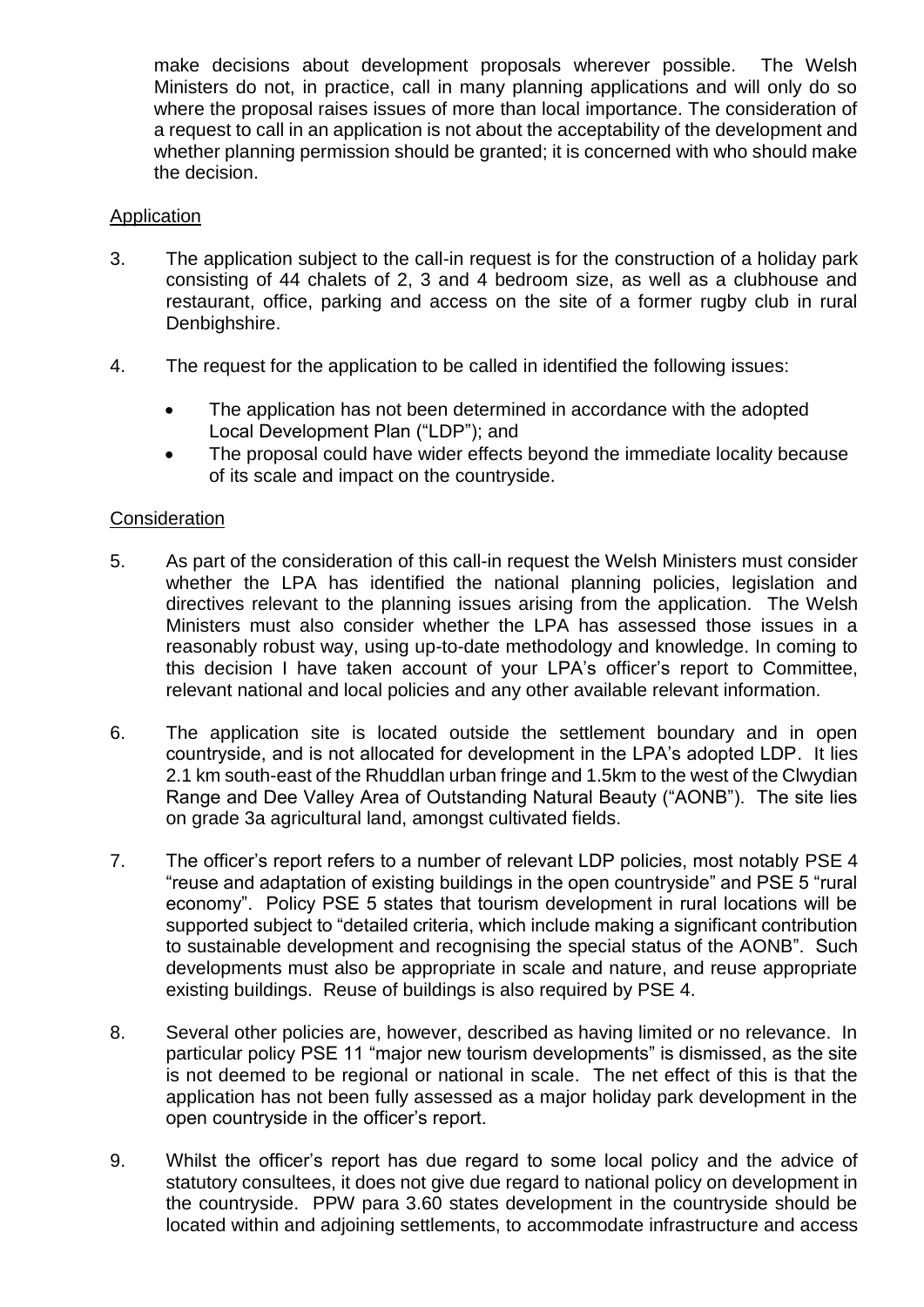requirements. It also states development in the open countryside must be strictly controlled, and should be of a scale and design that respects the character of the surrounding area.

- 10. The officer's report also refers to paras 3.12, 3.19 and 4.1.34 of PPW, in relation to sustainable transport issues. It notes the remoteness of the site from means of sustainable transport, at 2.4km to the nearest bus stop and 5km to the nearest train station. It also states that the rural nature of local roads would deter walking and cycling to the site, and considers visitors would be largely dependent upon private car for travel to the site.
- 11. The officer's report notes that as a result, the proposal raises some conflict with paras 3.12, 3.19 and 4.1.34 of PPW. The officer's report states that Highways Department colleagues consider the proposal to be adequately served by sustainable means of transport, in contradiction of the advice on remoteness of bus and train access and the need to use non-paved roads. This conclusion is neither evidenced nor substantiated. The officer's report also refers to willingness by the developer to enter into an agreement to contribute towards sustainable modes of transport, although the nature of this agreement is not defined.
- 12. PPW para 3.12 states that good design is about minimising dependency on the car, and promoting sustainable travel choices. Para 3.19 states the need to promote healthier places, by promoting healthier travel choices. Para 4.1.34 states LPAs must ensure development proposals prioritise access by walking and cycling, in order to meet their duties under the Active Travel Act. The application is not in accordance with any of these policies, and whilst the report describes "some conflict", it does not justify or evidence the acceptability of this conflict in its recommendation to Members to approve, contrary to PPW.
- 13. The development site is identified as being Grade 3a, best and most versatile ("BMV") agricultural land. The officer's report notes "there is no evidence of a sequential assessment being carried out to consider brownfield sites or lower grade land in a wider search area" and that as a consequence, "there is some conflict" with PPW paras 3.58 and 3.59. The report considers, however, that as the development would result in a loss of only 0.65% of BMV land in in a 5 mile radius, and the site is unlikely to be brought into agricultural use in the near future, the impact is low.
- 14. Para 3.59 of PPW states that BMV land should only be developed if there is an overriding need for development, and if previously developed or lower grade land is either unavailable or has another value which outweighs agricultural considerations.
- 15. It is accepted the application does not raise any major controversy. However, it is considered the proposed development is a departure from the adopted LDP and is also contrary to national and local policies in respect of sustainability and placemaking, and protection of BMV land. Due to its conflict with national planning policies, it is of more than local importance. Consequently, it should be called in for determination by the Welsh Ministers.

## Decision

16. The Minister for Climate Change hereby directs the planning application referred to in the heading to this letter, ref no. 47/2020/0593/PF shall be determined by the Welsh Ministers. The original planning application, together with any plans, sections and maps, and any other documents accompanying it, including related certificates and other correspondence, which have not already been supplied, should be sent to